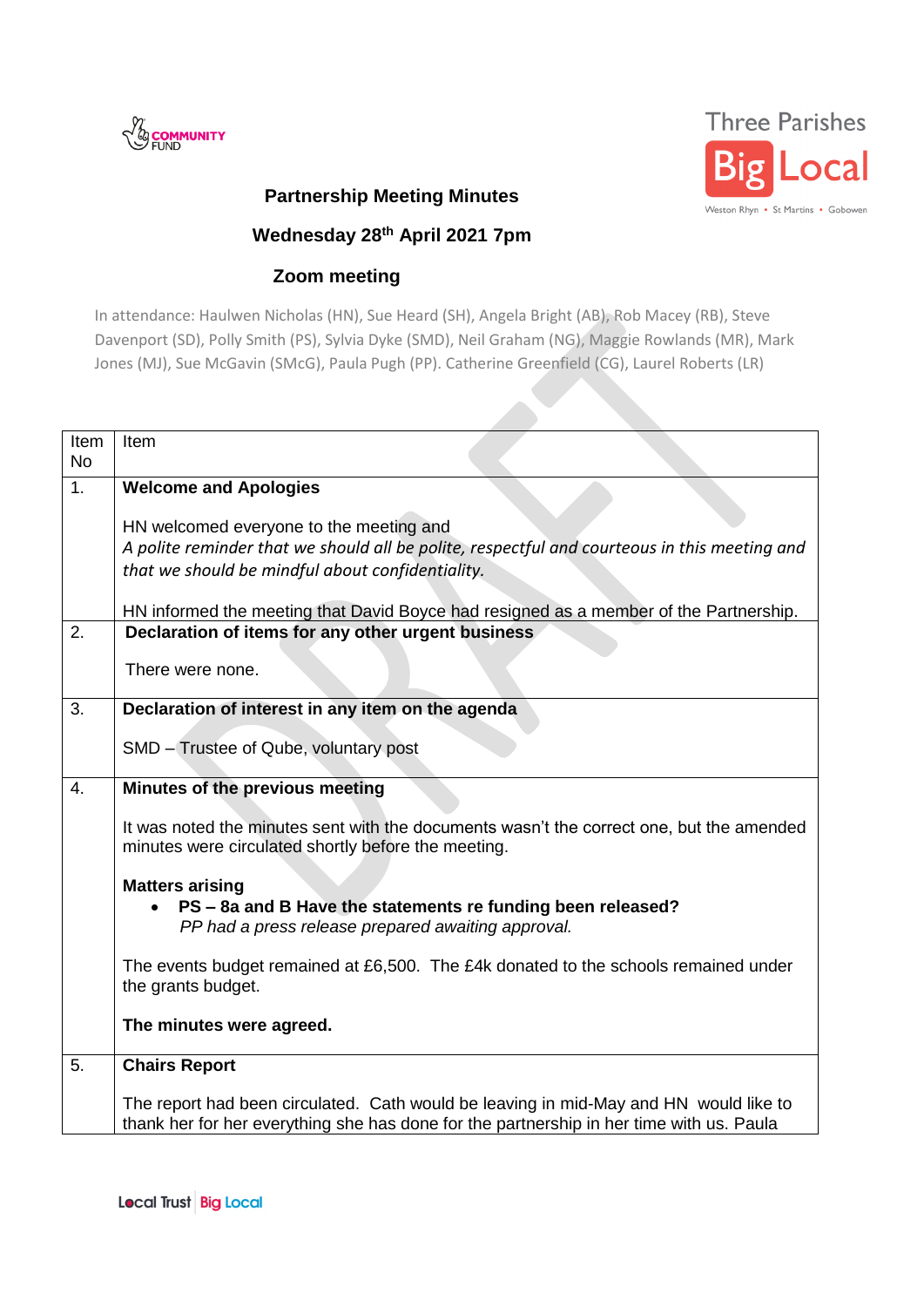|    | would be the only staff member until another staff member had been recruited, Partners<br>were asked therefore that all work be directed through HN.                                                                                                                                                                                                                                                                                                                                                                                                                                                                                                                                                                                   |
|----|----------------------------------------------------------------------------------------------------------------------------------------------------------------------------------------------------------------------------------------------------------------------------------------------------------------------------------------------------------------------------------------------------------------------------------------------------------------------------------------------------------------------------------------------------------------------------------------------------------------------------------------------------------------------------------------------------------------------------------------|
|    | PS was concerned that Karen Williams has been asked by Sarah Gilder to provide<br>information above the quarterly report provided to My Money Matters. SMD agreed that<br>the information was already provided by Karen and this had been due to Sarah Gilder not<br>being familiar with the project. SMD has spoken with Karen and understood the current<br>position as did the CAS and Karen was happy to share this information.                                                                                                                                                                                                                                                                                                   |
| 6. | <b>Questions about the Financial Report</b>                                                                                                                                                                                                                                                                                                                                                                                                                                                                                                                                                                                                                                                                                            |
|    | The £4k which had been spent on materials for the schools had been moved back to the<br>grants budget as discussed with Helen at the Qube, we can reallocate at another time if we<br>wanted to.                                                                                                                                                                                                                                                                                                                                                                                                                                                                                                                                       |
|    | The events budget was now showing the original budget of £6,500.                                                                                                                                                                                                                                                                                                                                                                                                                                                                                                                                                                                                                                                                       |
|    | Sue McGavin commented that the financial report was well laid out and easy to<br>understand.                                                                                                                                                                                                                                                                                                                                                                                                                                                                                                                                                                                                                                           |
|    | The financial report was noted.                                                                                                                                                                                                                                                                                                                                                                                                                                                                                                                                                                                                                                                                                                        |
| 7. | Events budget discussion - Sue Heard                                                                                                                                                                                                                                                                                                                                                                                                                                                                                                                                                                                                                                                                                                   |
|    | SH advised that the Health & Wellbeing group were looking at instead of holding an event<br>at one venue in one village to hold it across the three villages and asking the resources/<br>performers to move between the venues to make it more accessible to all villages. It<br>should be noted that the last events we ran required extra days to be worked by the<br>current staff, so this would need to be taken into consideration. The partnership were in<br>agreement that this was a good idea. GP noted that this hadn't been brought to the<br>partnership for approval, but SH informed him that this would happen once they had more<br>details, but with current restrictions it wasn't possible to plan anything yet. |
|    | SH was satisfied that the original £6,500 events budget was still available.                                                                                                                                                                                                                                                                                                                                                                                                                                                                                                                                                                                                                                                           |
| 8. | Any update from 3PBL staff and Qube                                                                                                                                                                                                                                                                                                                                                                                                                                                                                                                                                                                                                                                                                                    |
|    | LR advised that the Qube building was now open and services were continuing to operate<br>although some were in smaller groups due to COViD considerations. The Dial a Ride<br>service was now nearly back to pre-lockdown demand and the telephone befriending<br>service continued.<br>Qube were looking at ways of encouraging people out who may've been stuck at home<br>since last March and also at increasing mobility.                                                                                                                                                                                                                                                                                                        |
| 9. | <b>My Money Matters</b>                                                                                                                                                                                                                                                                                                                                                                                                                                                                                                                                                                                                                                                                                                                |
|    | SMD informed the Partnership that the latest report from Karen Williams had been<br>circulated and was available on Slack. Drop in sessions would no longer be taking place,<br>but Karen would continue to come into the villages but on an appointment basis.<br>Telephone appointments had proved to have been very successful and had made the<br>service available to many more people.<br>SMD had circulated a paper to the Partnership regarding the proposed process for winding<br>up of the project by December 2022 and this would need further consideration in the                                                                                                                                                        |
|    | coming months.                                                                                                                                                                                                                                                                                                                                                                                                                                                                                                                                                                                                                                                                                                                         |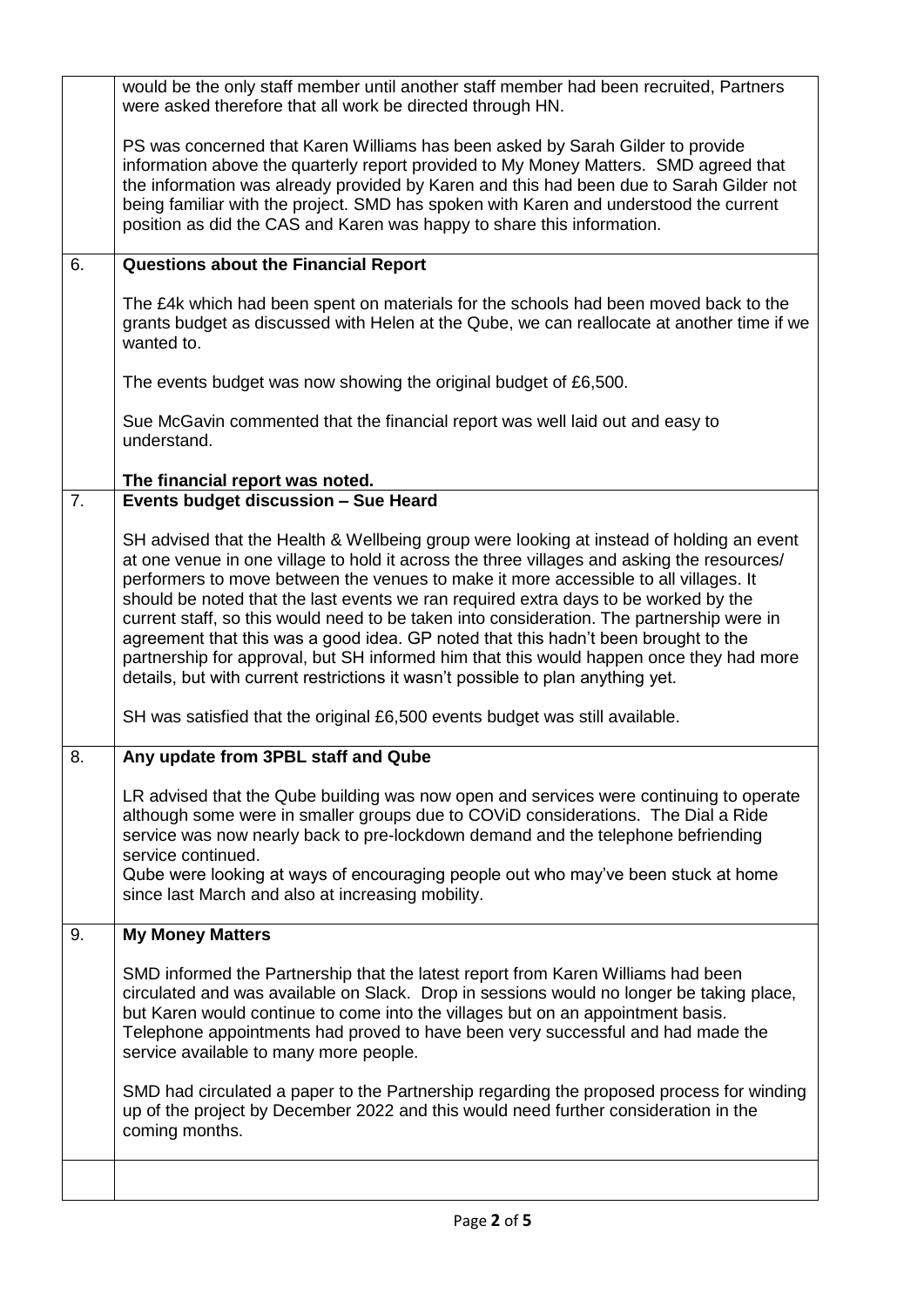| 10. | <b>School Savers update</b>                                                                                                                                                                                                                                                                                                                                                                                                                                                                                                                                                                                                                                                                                                                                                                                                                           |
|-----|-------------------------------------------------------------------------------------------------------------------------------------------------------------------------------------------------------------------------------------------------------------------------------------------------------------------------------------------------------------------------------------------------------------------------------------------------------------------------------------------------------------------------------------------------------------------------------------------------------------------------------------------------------------------------------------------------------------------------------------------------------------------------------------------------------------------------------------------------------|
|     | Information from Fairshare had been circulated to Partners, however this information had<br>not been available until yesterday.                                                                                                                                                                                                                                                                                                                                                                                                                                                                                                                                                                                                                                                                                                                       |
|     | It was agreed that School Savers is carried forward to the next meeting.                                                                                                                                                                                                                                                                                                                                                                                                                                                                                                                                                                                                                                                                                                                                                                              |
| 11. | New grant applications and / or feedback on recent applications                                                                                                                                                                                                                                                                                                                                                                                                                                                                                                                                                                                                                                                                                                                                                                                       |
|     | The TNS application had come in late in Thursday.                                                                                                                                                                                                                                                                                                                                                                                                                                                                                                                                                                                                                                                                                                                                                                                                     |
|     | AB had asked for an Expression of Interest.                                                                                                                                                                                                                                                                                                                                                                                                                                                                                                                                                                                                                                                                                                                                                                                                           |
|     | It was agreed that: a) SH and PS would look at the grant application and discuss it at<br>the next meeting.<br>b) An expression of interest form is sent to AB                                                                                                                                                                                                                                                                                                                                                                                                                                                                                                                                                                                                                                                                                        |
| 12  | <b>Grant evaluations</b>                                                                                                                                                                                                                                                                                                                                                                                                                                                                                                                                                                                                                                                                                                                                                                                                                              |
|     | Many projects have been delayed due to COVID hence there are no evaluation forms had<br>been received at this time.                                                                                                                                                                                                                                                                                                                                                                                                                                                                                                                                                                                                                                                                                                                                   |
|     | PS said that £500 had been given to WRVI for a bank/credit project, but no feedback had<br>been received.                                                                                                                                                                                                                                                                                                                                                                                                                                                                                                                                                                                                                                                                                                                                             |
|     | PP would look into the grant to Weston Rhyn Village Institute for £500                                                                                                                                                                                                                                                                                                                                                                                                                                                                                                                                                                                                                                                                                                                                                                                |
| 13  | <b>Annual review of groups</b>                                                                                                                                                                                                                                                                                                                                                                                                                                                                                                                                                                                                                                                                                                                                                                                                                        |
|     | HN asked whether the existing groups were the right groups or whether there needed to be<br>any changes.                                                                                                                                                                                                                                                                                                                                                                                                                                                                                                                                                                                                                                                                                                                                              |
|     | MR suggested that there was no longer a need for a separate Communications Group and<br>a Communications Officer could liaise directly with other groups. It was an unnecessary<br>layer of bureaucracy.                                                                                                                                                                                                                                                                                                                                                                                                                                                                                                                                                                                                                                              |
|     | PP asked that each group added Communications to their meeting agendas.                                                                                                                                                                                                                                                                                                                                                                                                                                                                                                                                                                                                                                                                                                                                                                               |
|     | HN wished to thank all Partners involved in the groups.                                                                                                                                                                                                                                                                                                                                                                                                                                                                                                                                                                                                                                                                                                                                                                                               |
|     | It was agreed that;<br>a) The Communications Group would cease and instead we would have a<br>communications champion and Glenn Pennington agreed to take on this role.<br>b) PP would make a calendar of her availability available to Partners so that any<br>specific communications releases could be scheduled.<br>c) All remaining groups would add communications to their agenda and on the<br>Partnership agenda.<br>d) The 3 Parishes means Business group would remain unchanged.<br>e) My Money Matters would remain unchanged.<br>Health and Wellbeing group would remain unchanged but MR would remain<br>f)<br>and NG would join the Health & Wellbeing group.<br>g) SMc would be willing to help on the Health & wellbeing group<br>h) School Savers and how it will be managed and monitored will be reviewed<br>after next meeting. |
|     |                                                                                                                                                                                                                                                                                                                                                                                                                                                                                                                                                                                                                                                                                                                                                                                                                                                       |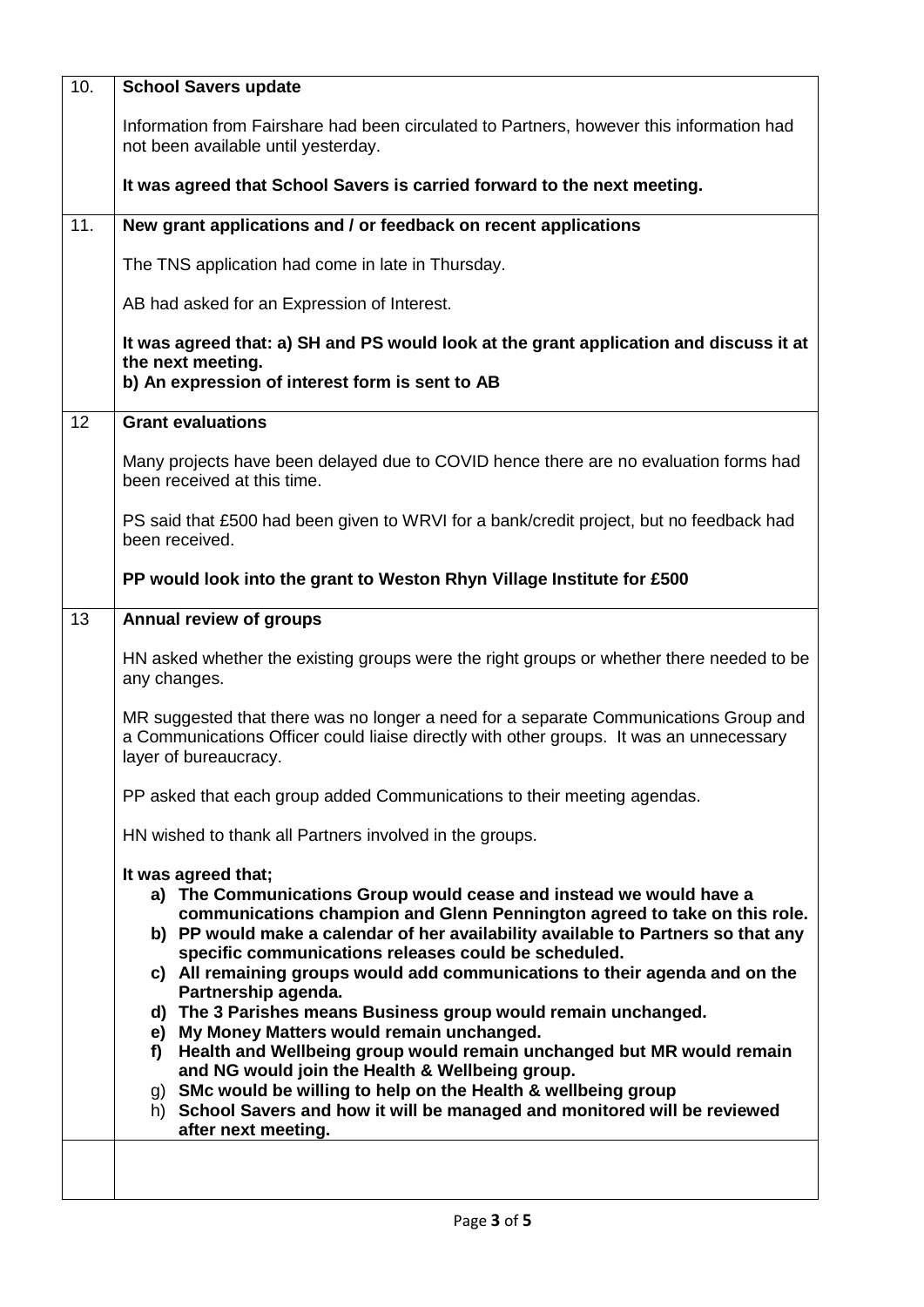| 14 | <b>Future of 3 Parishes Big Local</b>                                                                                                                                                                                                                                                                                                                                                                                                                                                                                                                                                                                                                                                                |
|----|------------------------------------------------------------------------------------------------------------------------------------------------------------------------------------------------------------------------------------------------------------------------------------------------------------------------------------------------------------------------------------------------------------------------------------------------------------------------------------------------------------------------------------------------------------------------------------------------------------------------------------------------------------------------------------------------------|
|    | The Partnership discussed the options for 3 Parishes Big Local as set out in the<br>presentation by HN that had been circulated and from this the partnership voted on next<br>steps.                                                                                                                                                                                                                                                                                                                                                                                                                                                                                                                |
|    | It was agreed that:<br>a) The Partnership voted for Three Parishes Big Local to end on 31st December<br>2022, but to broker relationships with other organisations to keep some key<br>initiatives going which include; My money Matters, Be a Better Fish,<br>Gobowen station and helping organisations in the Three Parishes to continue<br>one 3PBL ends, etc.<br>(NG left the meeting).                                                                                                                                                                                                                                                                                                          |
| 15 | Legacy plan - see presentation circulated by HN prior to the meeting                                                                                                                                                                                                                                                                                                                                                                                                                                                                                                                                                                                                                                 |
|    | There were some common legacy themes including;<br><b>My Money Matters</b><br>Be a Better Fish<br>$\bullet$<br>School Savers.<br>$\bullet$<br>Gobowen station how to help them going forward including co working space<br>$\bullet$<br>Playground equipment<br>$\bullet$<br>Gobowen running track<br>$\bullet$<br>Etc<br>$\bullet$                                                                                                                                                                                                                                                                                                                                                                  |
|    | The Legacy Plan needs to be in place for Local Trust by September 2021.                                                                                                                                                                                                                                                                                                                                                                                                                                                                                                                                                                                                                              |
|    | The Partnership made the following points<br>The youth within the villages should be considered.<br>A survey of the 3 parishes looking where the gaps were could be undertaken, such<br>$\bullet$<br>as Weston Rhyn Playing Field.<br>My Money Matters showed compassion for people struggling financially.<br>$\bullet$<br>The Gobowen Station project would spin off into the surrounding villages and would<br>provide a lasting legacy.<br>Youth funding was difficult to come by.<br>Elderly isolation is an issue<br>Help support and advice could be given to help sustain Gobowen Station.<br>٠<br>A conversation could be had with the Parish Councils to identify other possible<br>areas. |
|    | The Partnership were in agreement that these areas can be investigated to develop the<br>plan so we can pull this together for Local Trust by September 2021.                                                                                                                                                                                                                                                                                                                                                                                                                                                                                                                                        |
|    | <b>Gobowen station loan repayments</b>                                                                                                                                                                                                                                                                                                                                                                                                                                                                                                                                                                                                                                                               |
|    | HN had provided information on the loan repayments we have coming back from Gobowen<br>station.                                                                                                                                                                                                                                                                                                                                                                                                                                                                                                                                                                                                      |
|    | There is funding we can use now and then there is funding we will have coming back to us<br>once 3PBL has closed.                                                                                                                                                                                                                                                                                                                                                                                                                                                                                                                                                                                    |
|    | Next steps:                                                                                                                                                                                                                                                                                                                                                                                                                                                                                                                                                                                                                                                                                          |
|    | Identify best place for holding this funding – either with Qube or a similar<br>organisation or a separate bank account.                                                                                                                                                                                                                                                                                                                                                                                                                                                                                                                                                                             |